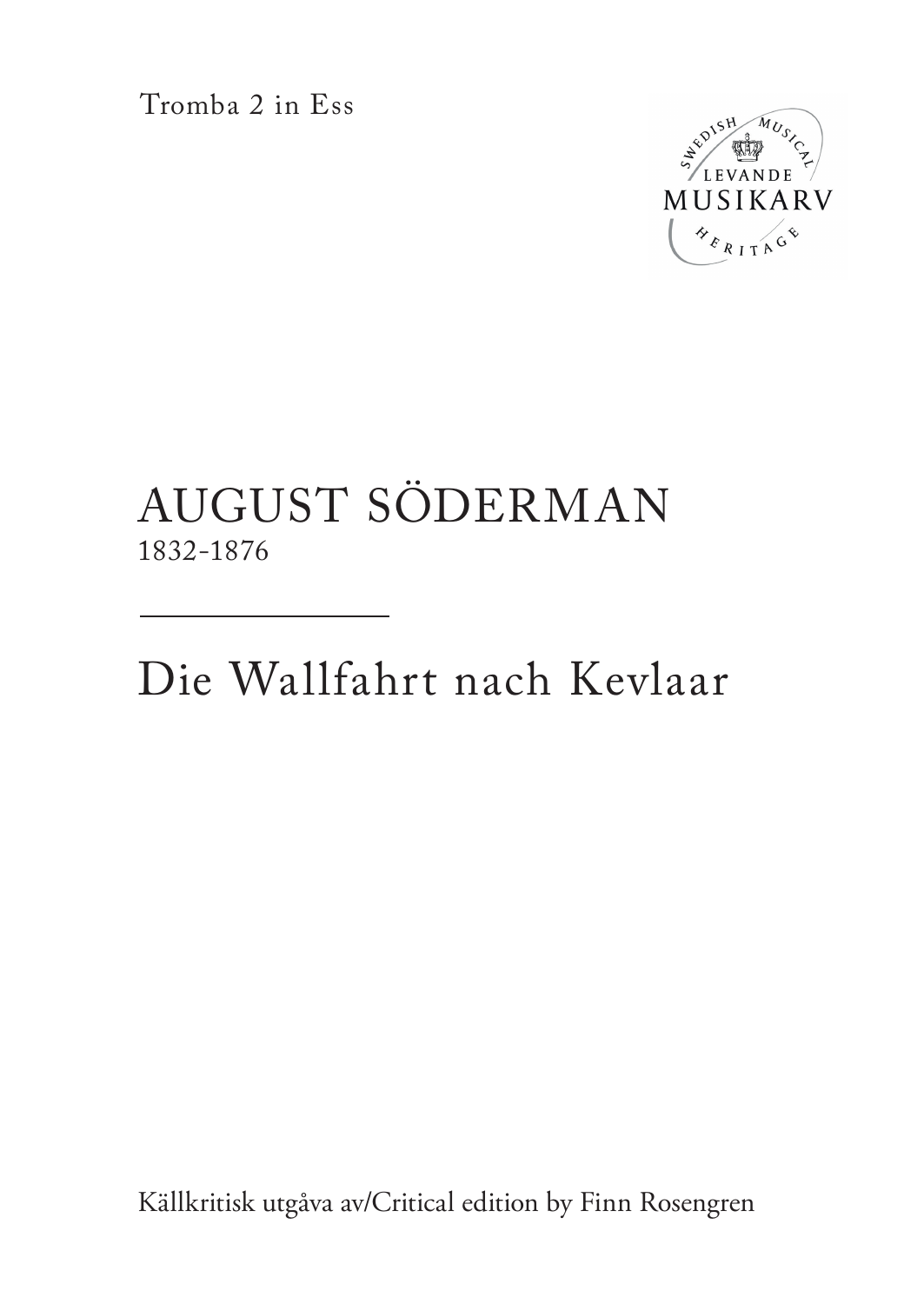## Die Wallfahrt nach Kevlaar

I